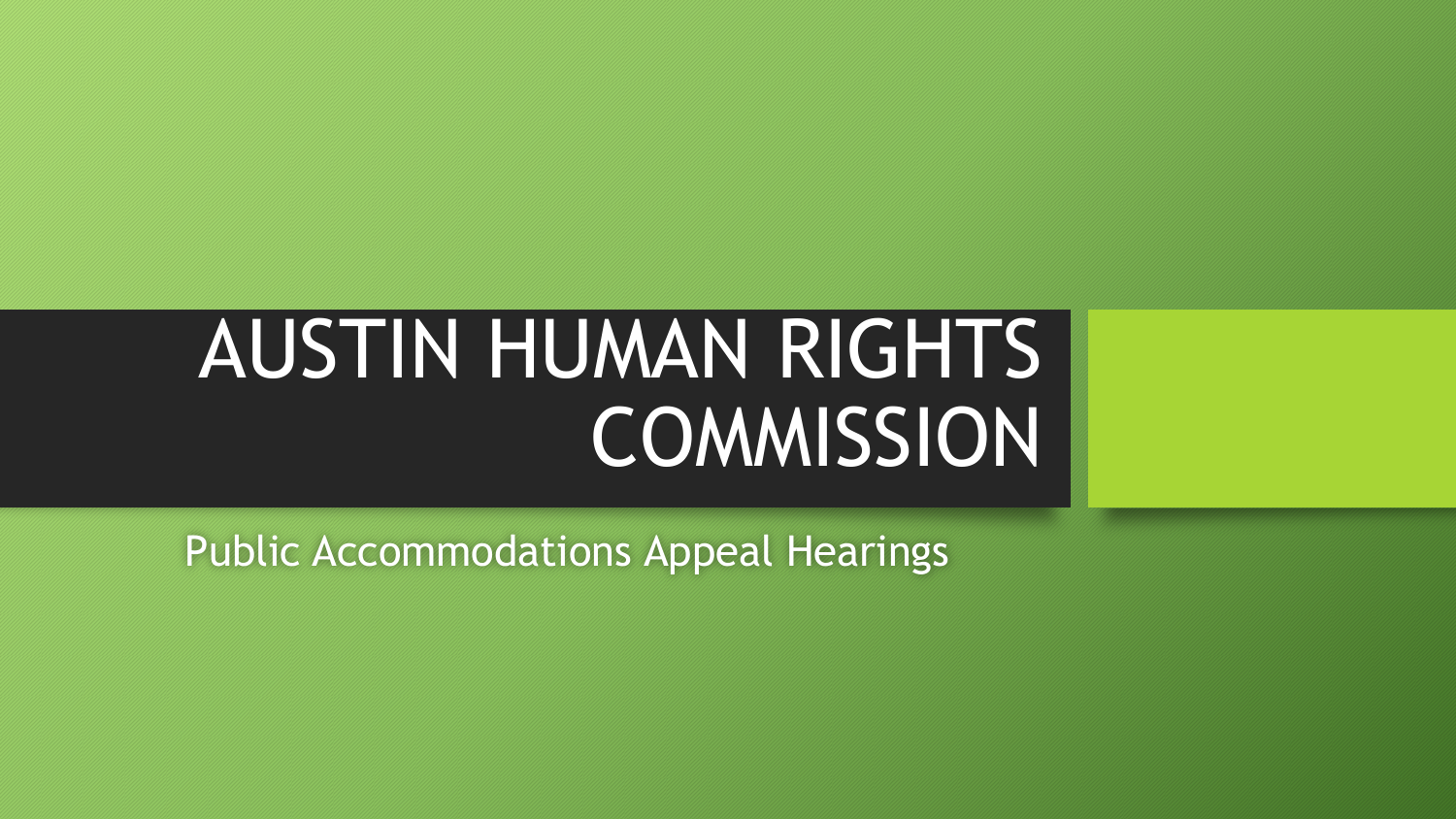## Code of City Ordinances Title 5, Civil Rights

### The Commission investigates charges of discrimination which occur within the City, including:

- Fair Housing
- Public Accommodations
- Employment
- Discrimination against People with AIDS
- Disability Discrimination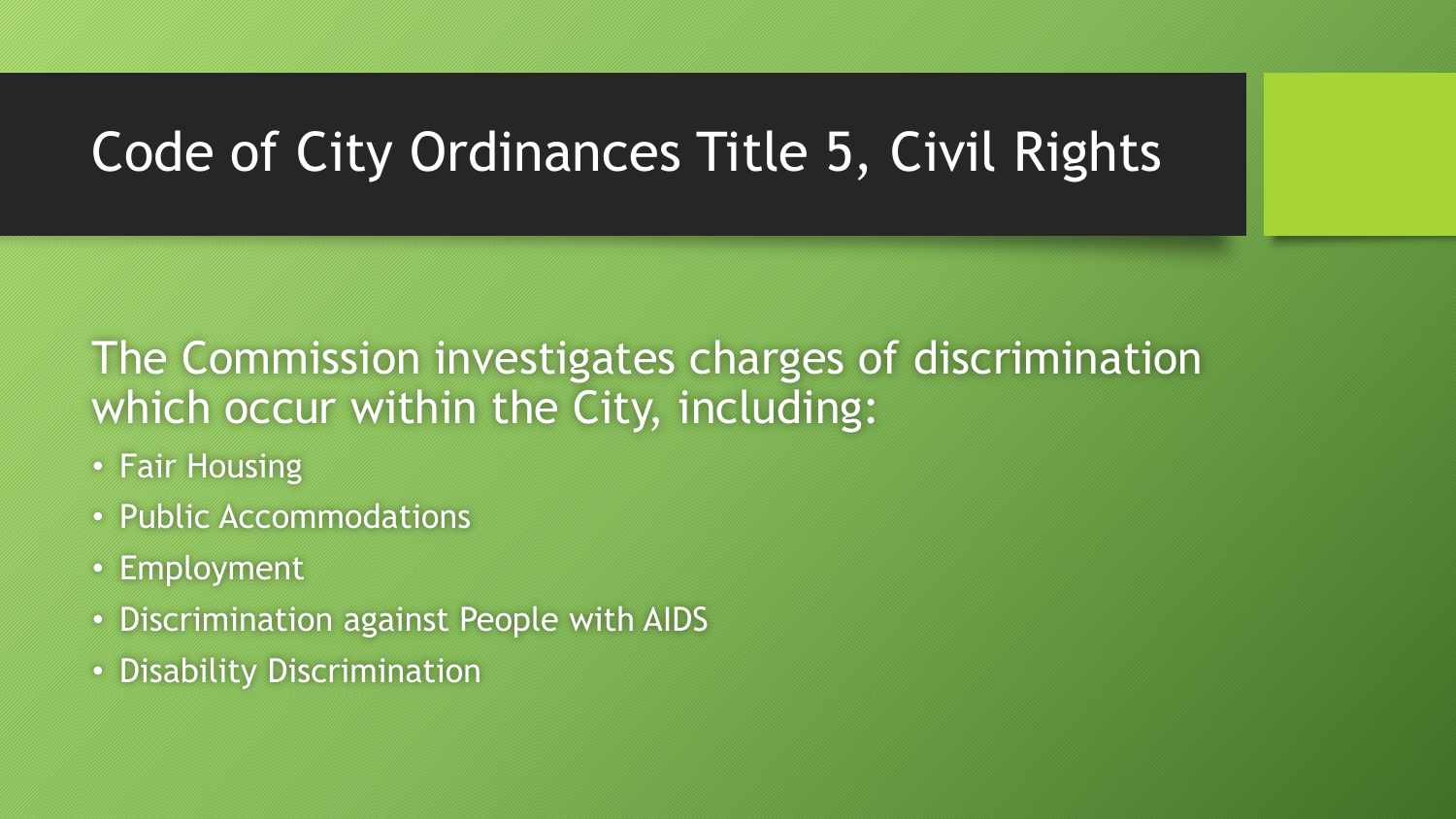## Comparison of Legal Authority

## **Housing**

- Texas Local Gov't Code, Chapter 214 (Fair Housing Ordinances)
- Texas Property Code, Chapter 301 (Fair Housing Act)
- City Ordinances, Part 5, Civil Rights, Section 5-1

## Employment

- Texas Labor Code, Chapter 21 (Local Commissions)
- City Ordinances, Part 5, Civil Rights, Chapter 5-3

#### Public Accommodations

- City Ordinances, Part 5, Chapter 5-2
- No other state law authority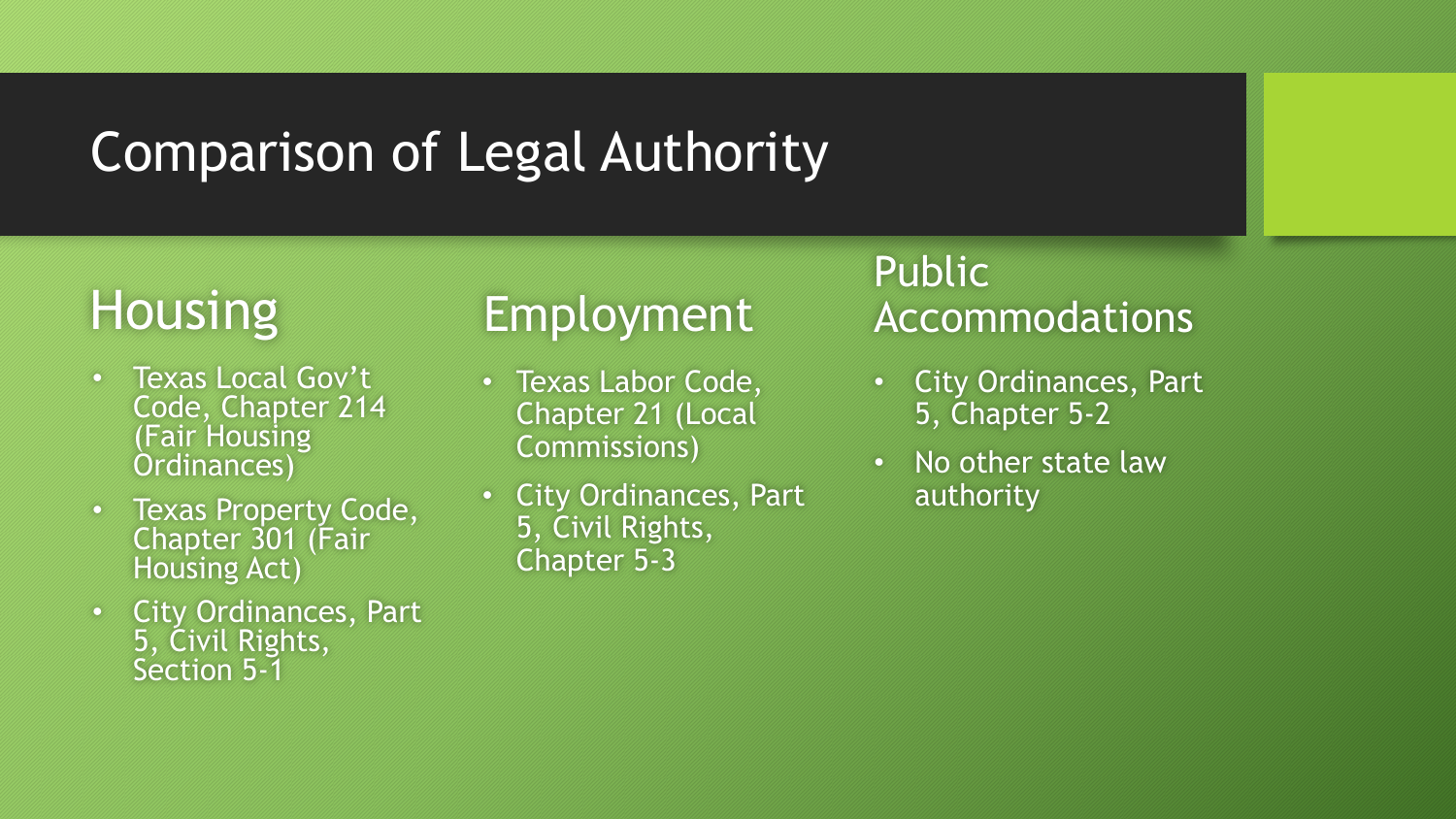## Charge Investigation

- File charge within 180 days of alleged occurrence
- Notice to Responding Party
- Staff determines if charging party made an allegation covered under Chapter 5-2.
- Reasonable Cause Determination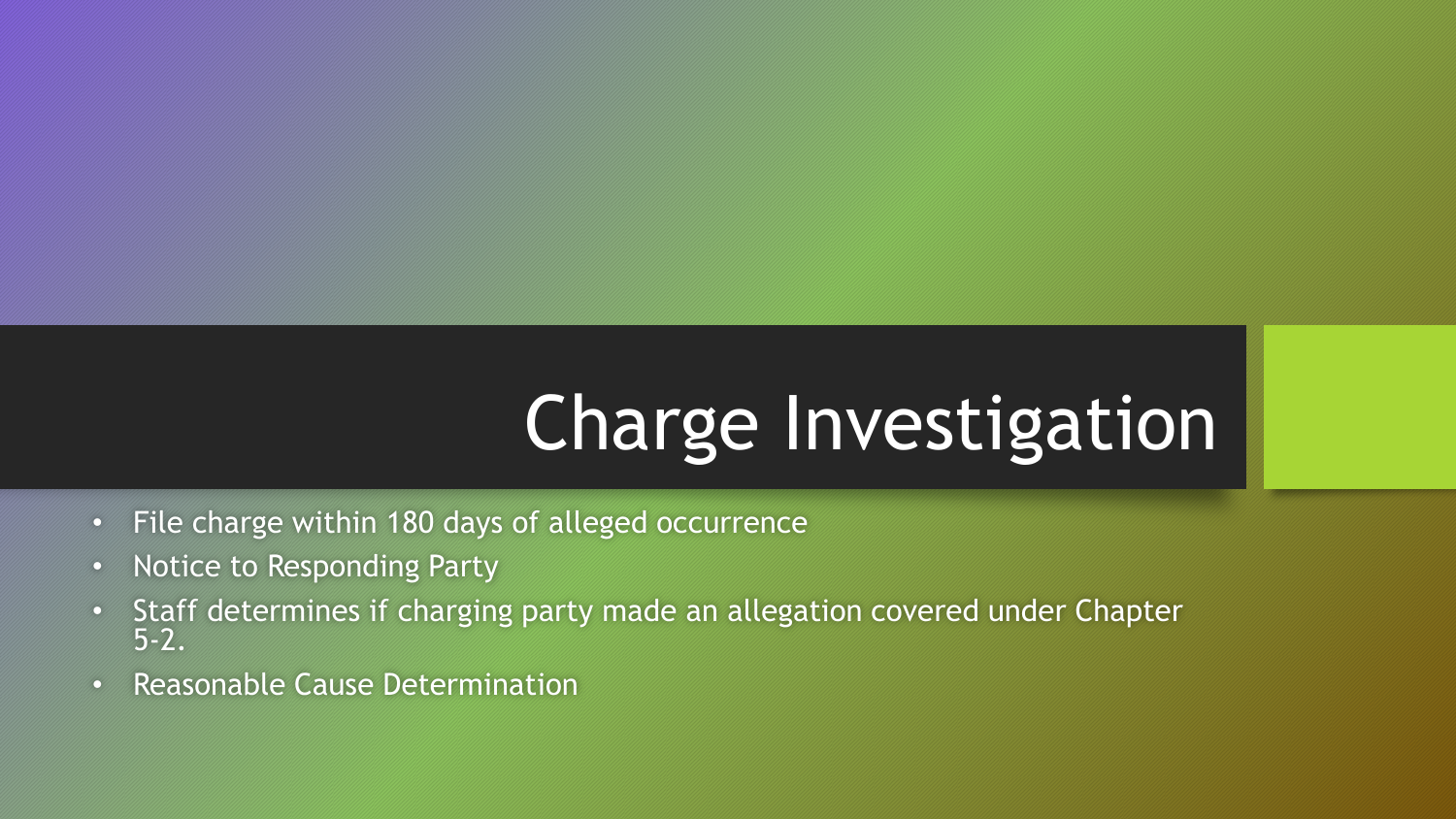## Staffs Reasonable Cause Determination

#### **Reasonable Cause Found**

• Staff makes efforts to resolve the matter through informal methods, including conference, conciliation, and persuasion.

#### **No Reasonable Cause**

- Dismissal of the charge and notification to the charging party and the respondent.
- Charging party may file a "**request for review"** of the dismissal within 10 days of receiving notice. This request triggers the hearing before the Commission.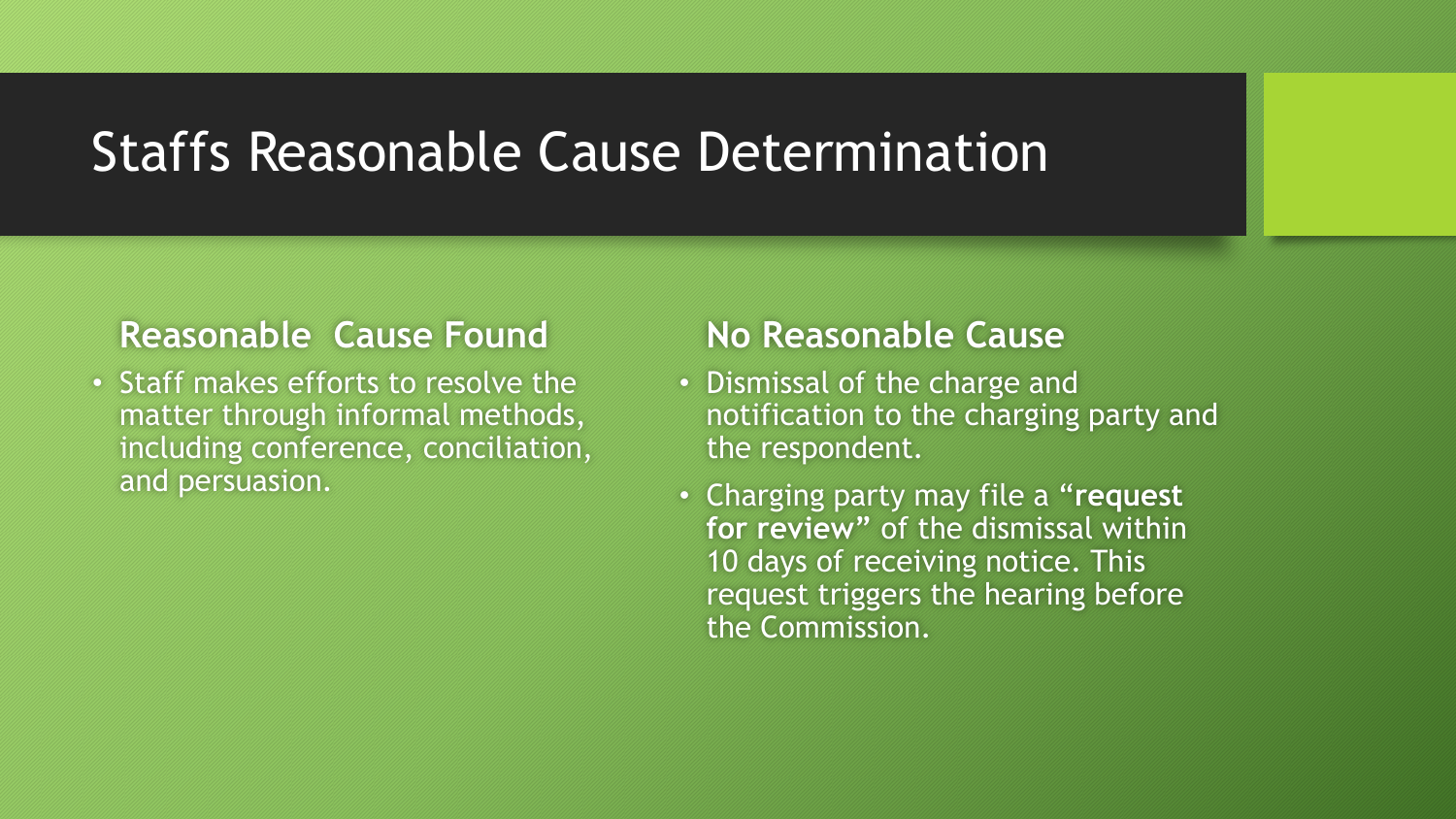# Hearing Process and Procedures

**Open** Meetings Act, City **Ordinances** and Resolutions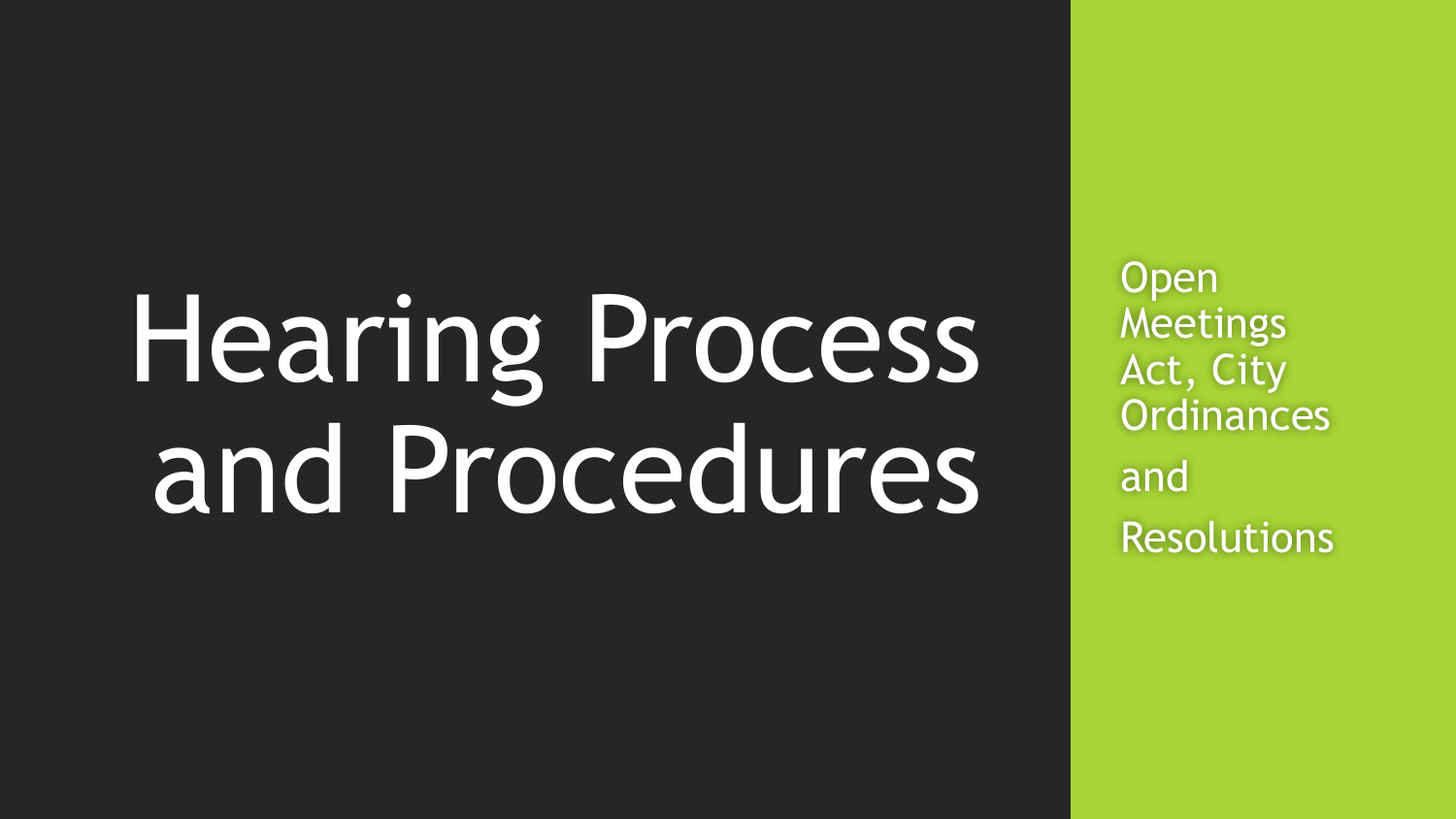## Open Meetings Act: Rights of the Public

- A meeting that is "open to the public" under the Act is one that the public is permitted to attend.
- The Act does not entitle the public to choose the items to be discussed or to speak about items on the agenda. A governmental body may, however, give members of the public an opportunity to speak at a public meeting. If it does so, it may set reasonable limits on the number, frequency, and the time allotted to each speaker.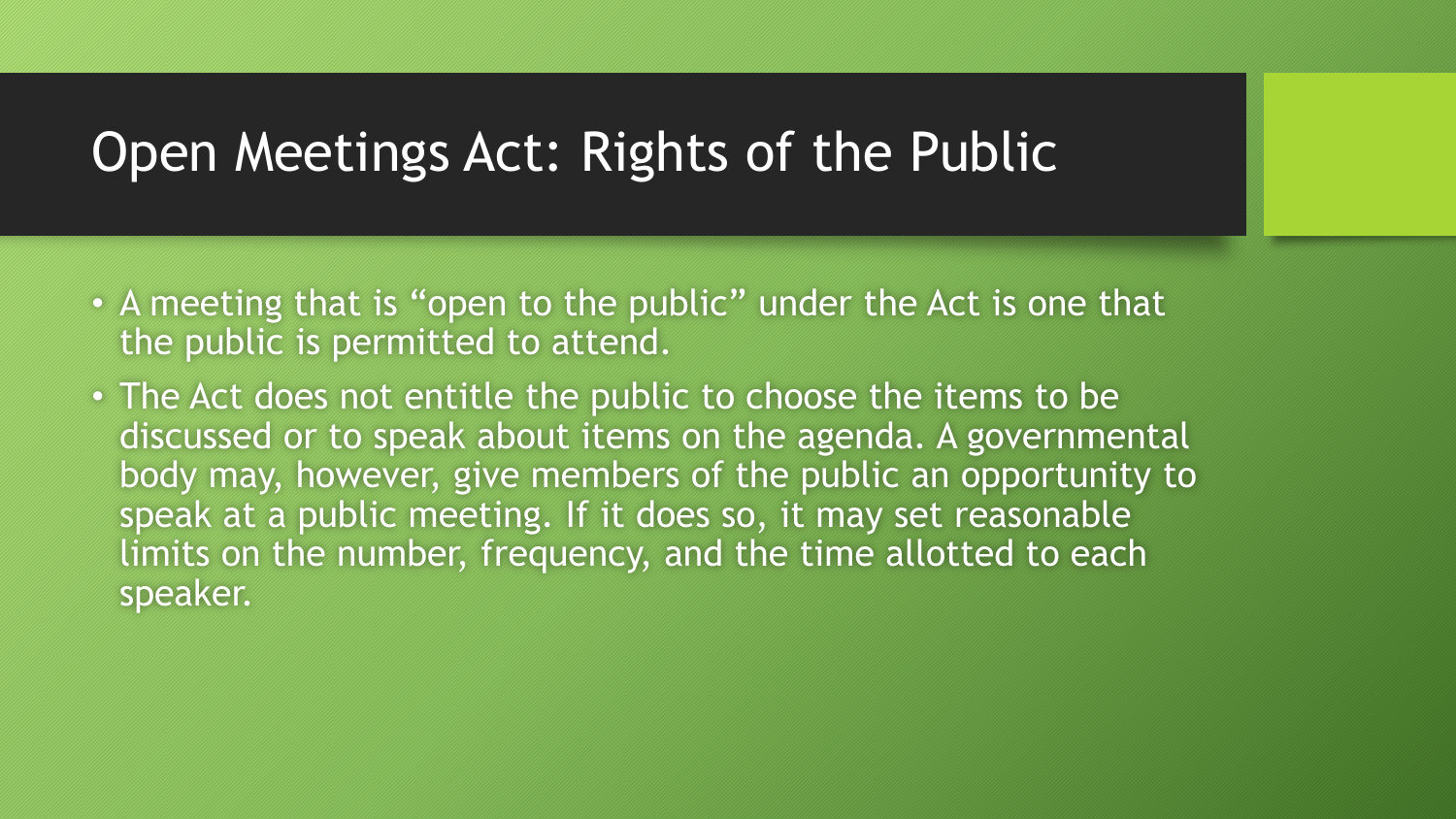## Austin City Ordinance: 5-2 Civil Rights

- City Ordinance requires the Commission to hear from the charging party.
- The Commission, "shall conduct a hearing and provide the charging party an opportunity to appear to present evidence."
- Open Meetings Act permits limits on the time and scope of the statements made at an open meeting.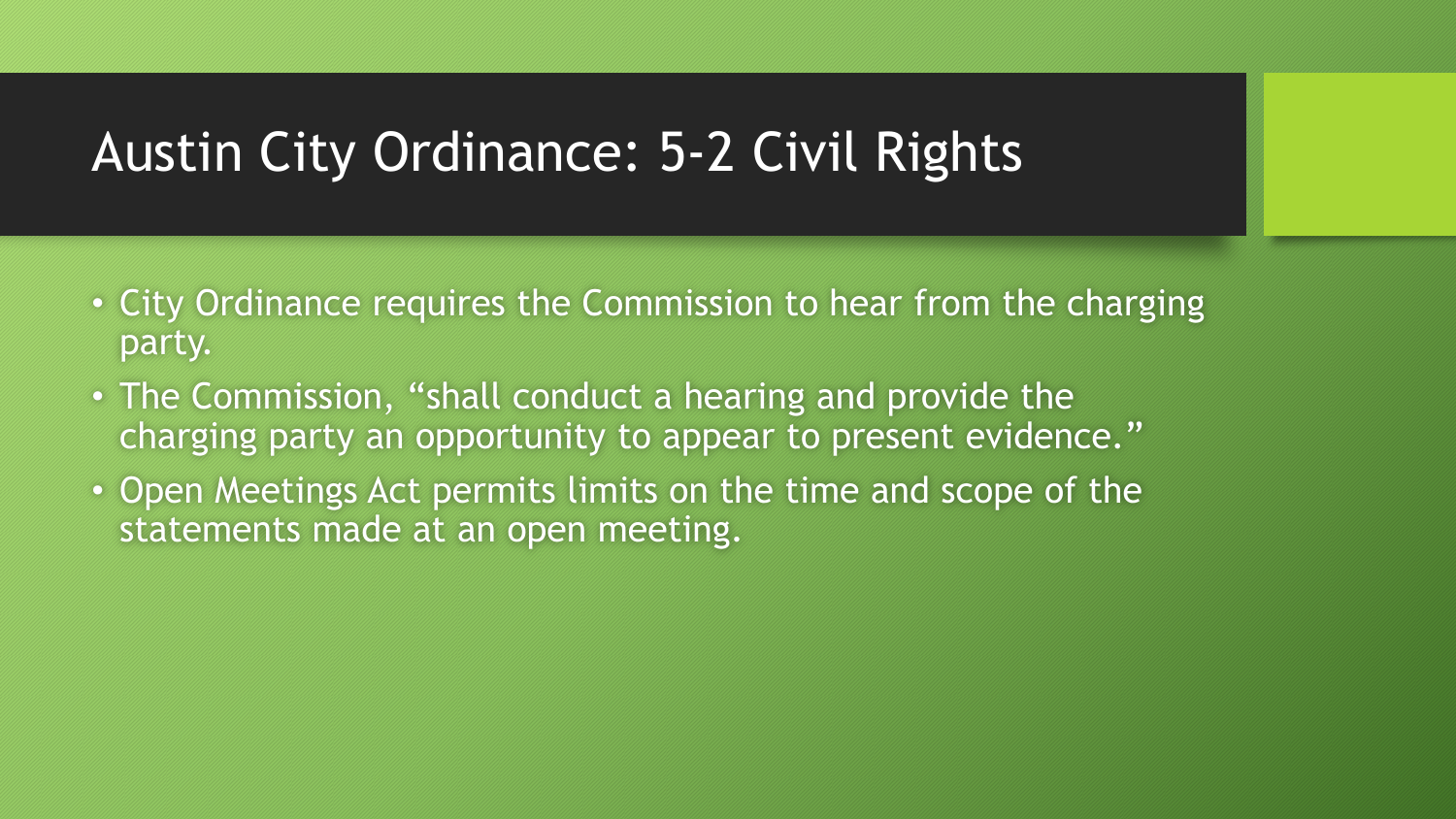## Resolution 20170518-015

- Procedures for Austin City Council Meetings, Public Hearings, and Appeals.
- Members of the public are required to register before being permitted to speak, EXCEPT:
	- City Ordinance 5-2 requires the Commission to permit the **charging party** to speak.
	- Resolution 20170518-015, Division 2. Appeals also requires the Commission to permit the **charging party** to speak.
- Other speakers must register to speak for or against the charging party's appeal.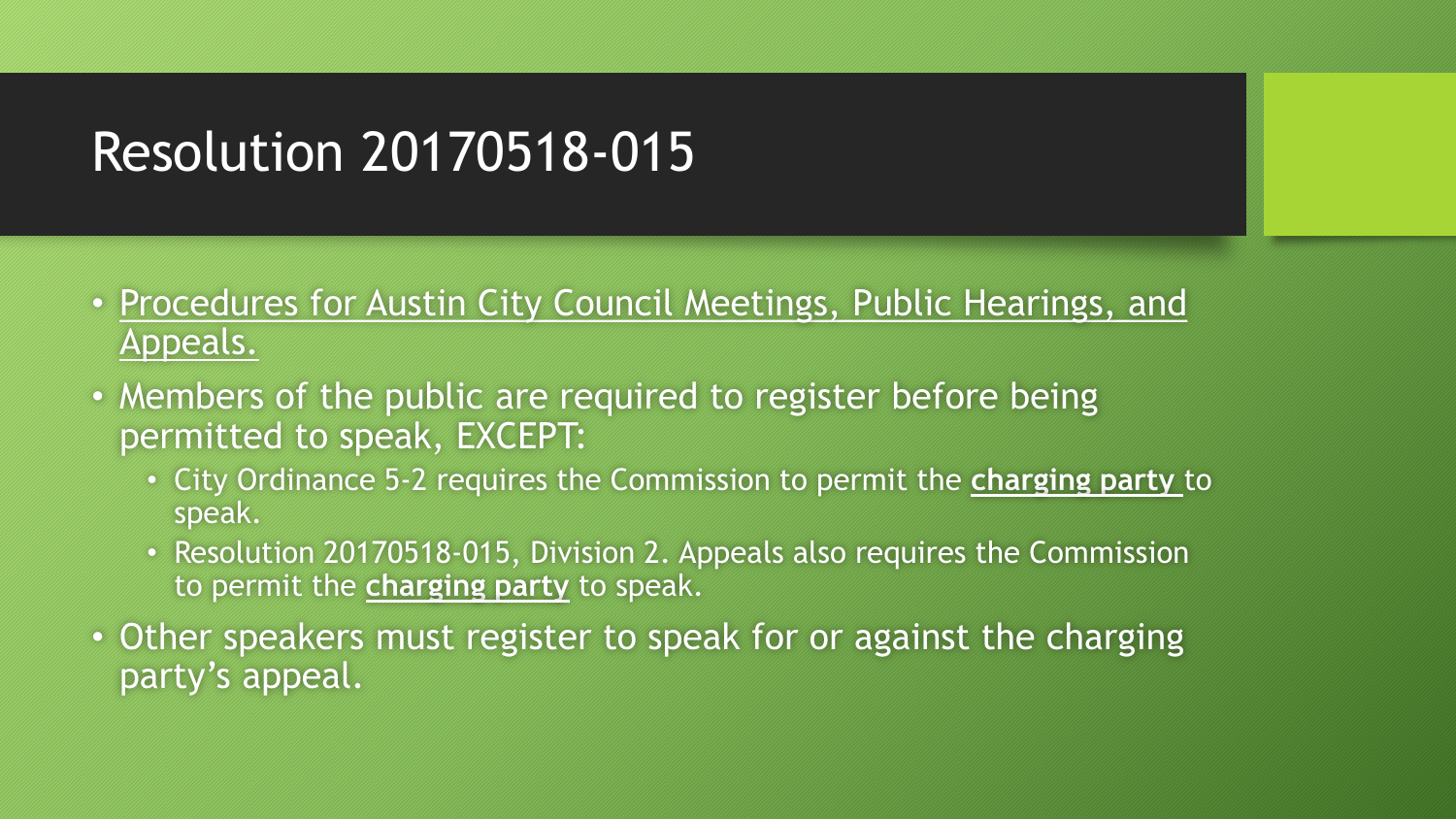## Order of Proceedings

- 1. Report from City Staff
- 2. Presentation from charging party, limited to 5 minutes. In the 5 minutes, the charging party may call witnesses for examination.
- 3. Comments by persons speaking in support of the appeal, subject to 3 minute time limitation.
- 4. Comments by persons speaking against the appeal, subject to 3 minute time limitation.